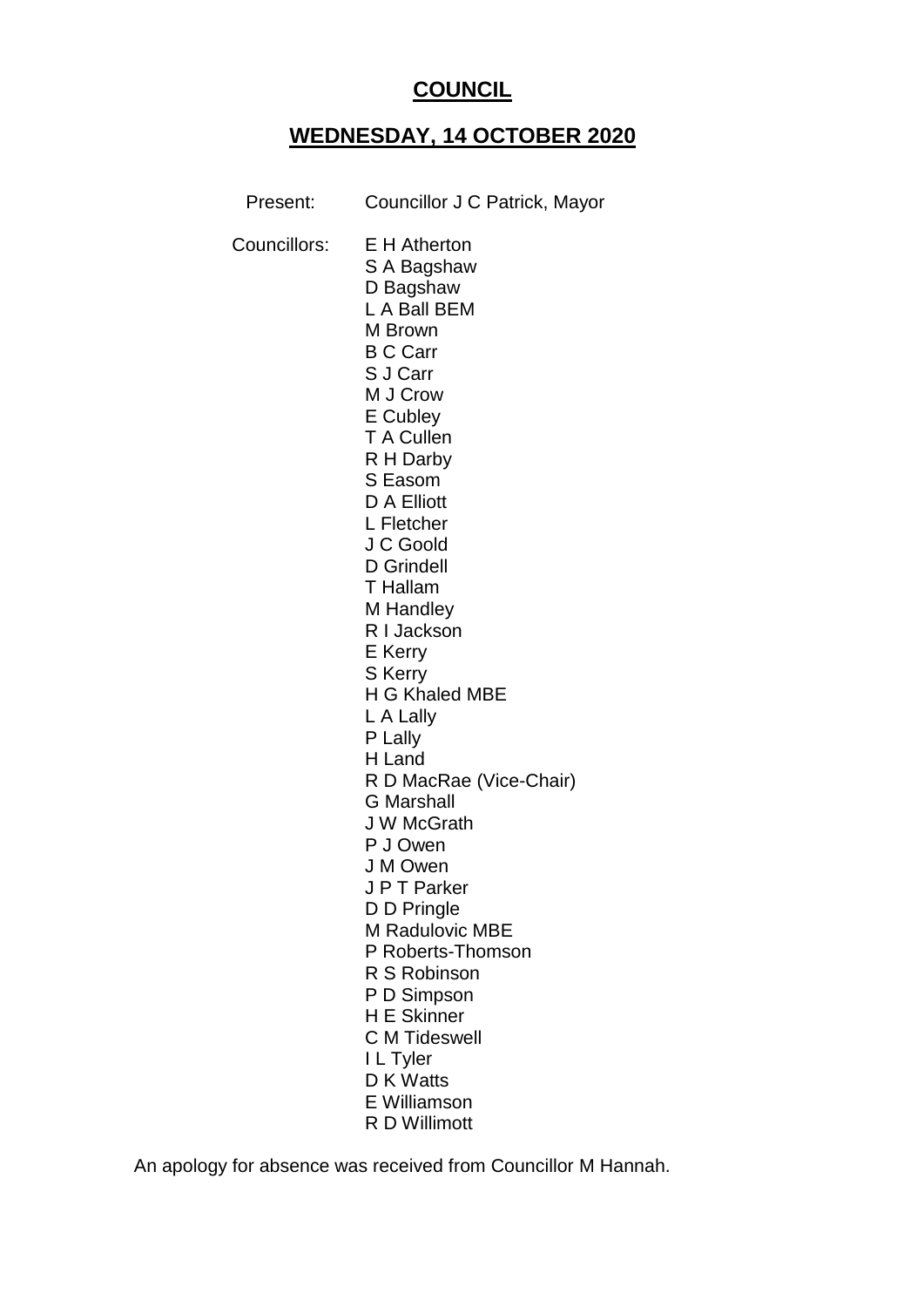# 27 DECLARATIONS OF INTEREST

Councillors S J Carr, R I Jackson and G Marshall declared a non-pecuniary in item10 due to being members of the Beeston Town Centre Board, minute number 35 refers.

#### 28 MINUTES

The minutes of the meeting were confirmed as a correct record subject to the amendment that under minute number 24.1 the stated amendment was proposed by Councillor S J Carr rather than Councillor B C Carr as identified in the minutes.

#### 29 MAYOR'S ANNOUNCEMENTS

The Mayor gave a résumé of her time in office since the previous meeting.

#### 30 YOUTH MAYOR'S REPORT ON BROXTOWE YOUTH VOICE ACTIVITIES

There was no update on Youth Voice activities.

#### 31 PRESENTATION OF PETITIONS

No petitions were presented.

#### 32 LEADER'S REPORT

The Leader gave an update to members which included information on the Council's response to the COVID-19 pandemic, local government reform, the Council's Medium Term Financial Strategy, the Toton and Chetwynd Masterplan, housing issues, business growth and environmental issues. The Leader congratulated two Housing officers on winning the activities officer award, he stated that it was remarkable that so soon after their appointment they had made such a positive impact on the lives of older people living in the schemes in Broxtowe.

#### 33 PUBLIC QUESTIONS

The were no questions from members of the public.

#### 34 APPOINTMENTS TO COMMITTEES AND WORKING GROUPS

There were no amendments to committees or working groups.

#### 35 DECISIONS FROM COMMITTEE MEETINGS

Members noted the decisions made at Committee meetings.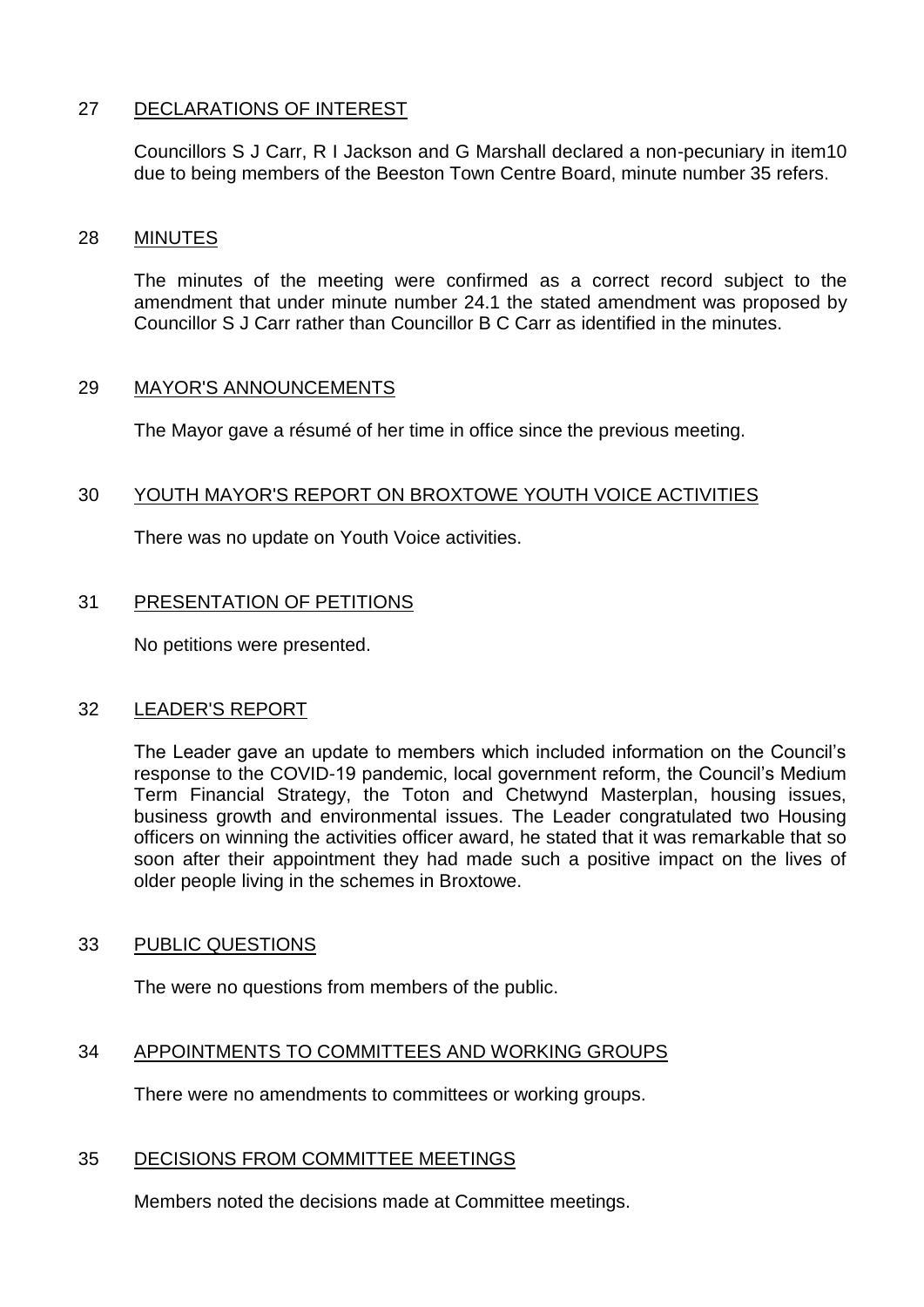#### 36 MEMBERS' QUESTIONS

There were no questions from members.

# 37 MEMBERS' SPEECHES ON WARD ISSUES

Councillor J W McGrath gave an update in relation to Stapleford South West with particular regard to HS2 engagement, whilst Councillor D K Watts updated the Council in relation to litter in Coventry Lane, Bramcote.

# 38 QUESTIONS ON OUTSIDE BODIES

There were no questions on outside bodies.

39 NOTICE OF MOTION

#### 39.1 THE FOLLOWING NOTICE OF MOTION HAD BEEN SUBMITTED BY THE LIBERAL DEMOCRAT GROUP:

"Broxtowe Borough Council notes that:

- A. The Government is consulting on to overhaul the planning system.
- B. The reforms to existing planning rules would allow fast track permissions for offices and retail centres to be converted to houses; and extra storeys to be added to existing housing and flats.
- C. The assessment of local housing need and the threshold below which developers are required to contribute to affordable housing will also be changed.
- D. In the future reforms proposed in the *Planning for the Future* consultation published on the 6 August 2020, land will be categorised into growth, renewal or protection zones;
	- I. 'Growth' areas will allow planning permission in principle if a site is designated a development site in the local plan.
	- II. Renewal' areas will be subject to a statutory 'presumption in favour of development'
	- III. 'Protection' areas will be where development will be discouraged.
- E. The Government has already laid new regulations allowing Permitted Developments that do not provide adequate environmental standards to counter Climate Change dangers

Broxtowe Borough Council recognises:

- 1. The need to build more housing to prevent homelessness and provide adequate, affordable and suitable accommodation for everyone, and the failure of successive governments to address the issue.
- 2. That councils currently approve nine in ten applications.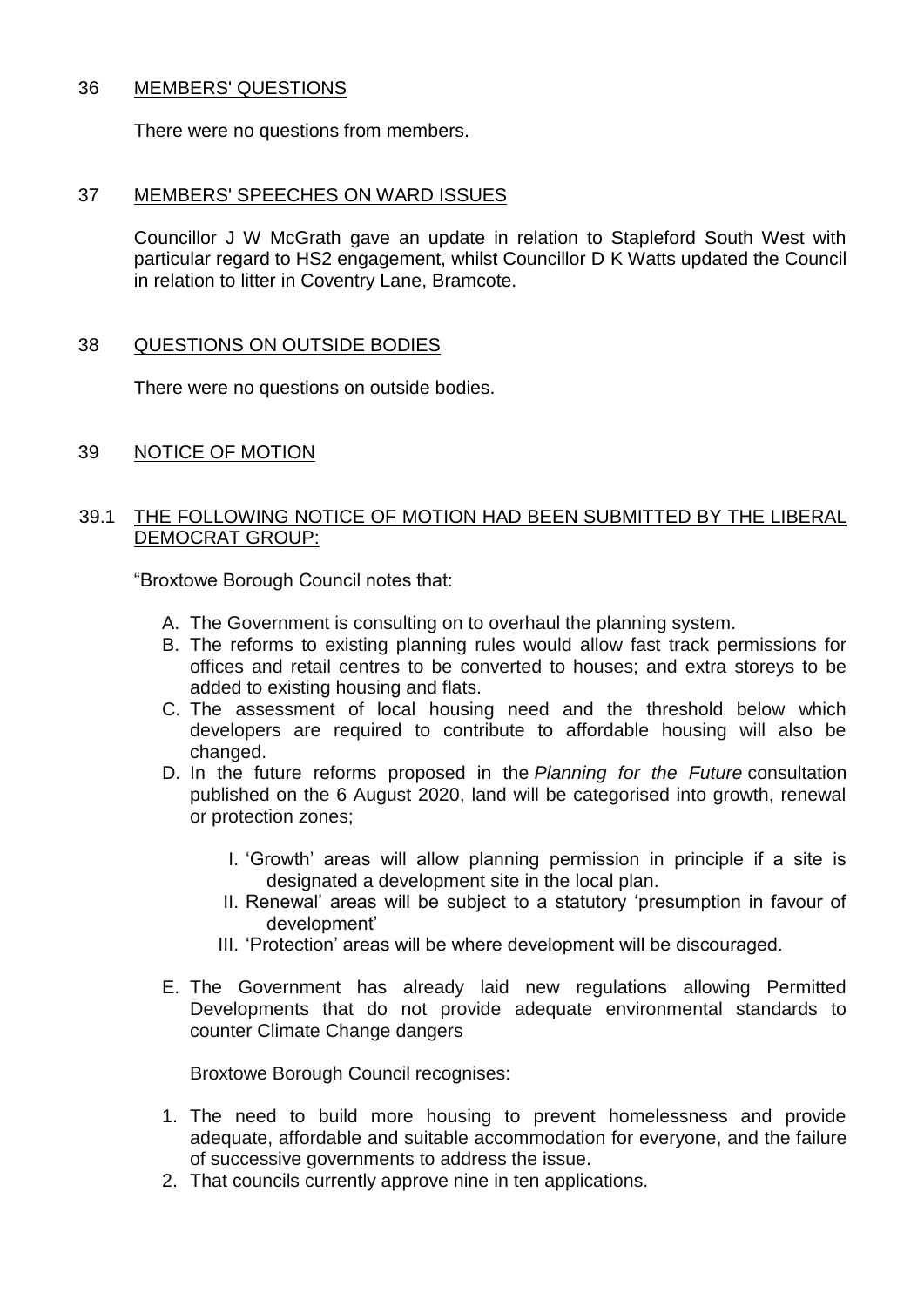3. That the Local Government Association findings show that over a million homes have planning permission but remain unbuilt.

Broxtowe Borough Council believes that:

- a. The planning system is not the cause of low build-out numbers.
- b. These proposals reduce democratic accountability and public scrutiny undermining the ability of councils to determine planning applications.
- c. These proposals significantly reduce the scope for public participation and influence on planning applications within local communities.
- d. The proposed changes would favour development interests over those of local communities.
- e. Delegation of detailed planning decisions to planning officers, rather than a democratically elected planning committee fails to recognise the role that public democratic scrutiny has in ensuring decisions are fair, transparent, with any impacts fully considered.
- f. The reforms restrict a planning authorities' ability to set local planning policies in line with the needs of their area and community aspirations, undermining the plan-led system, disempowering councils and communities.
- g. Replacing the Community Infrastructure Levy and Section 106 payments with centrally imposed housing targets and a national levy, will likely result in less money for affordable housing, sustainable transport and other critical infrastructure.
- h. The effort to speed up applications risk watering down or removing the requirement altogether for Strategic Environmental Assessments, Environmental Impact Assessments and similar assessments.
- i. The proposals do not sufficiently take into consideration the Climate Change Act 2008 provisions that address carbon dioxide emission standards for future housing stock.
- j. The proposals put at risk archaeology and heritage by undermining precommencement archaeological conditions in the development process.

Broxtowe Borough Council commits to:

- 1. Empower local democracy.
- 2. Provide the infrastructure the borough needs.
- 3. Provide truly affordable good quality housing.
- 4. Support housing with high standards of design, amenity, space.
- 5. Achieve the smallest possible carbon footprint from housing.

Broxtowe Borough Council strongly objects to these proposals and rejects the arbitrary housing targets and reduction of local control proposed in the consultation paper."

A recorded vote was called for by Councillor D Grindell and seconded by at least five councillors.

On being put to the meeting the motion was passed and the voting was as follows:

| <u>For</u>      | Against      | Abstention  |
|-----------------|--------------|-------------|
| D Bagshaw       | E H Atherton | L Fletcher  |
| S A Bagshaw     | L A Ball BEM | J C Patrick |
| <b>B C Carr</b> | M Brown      |             |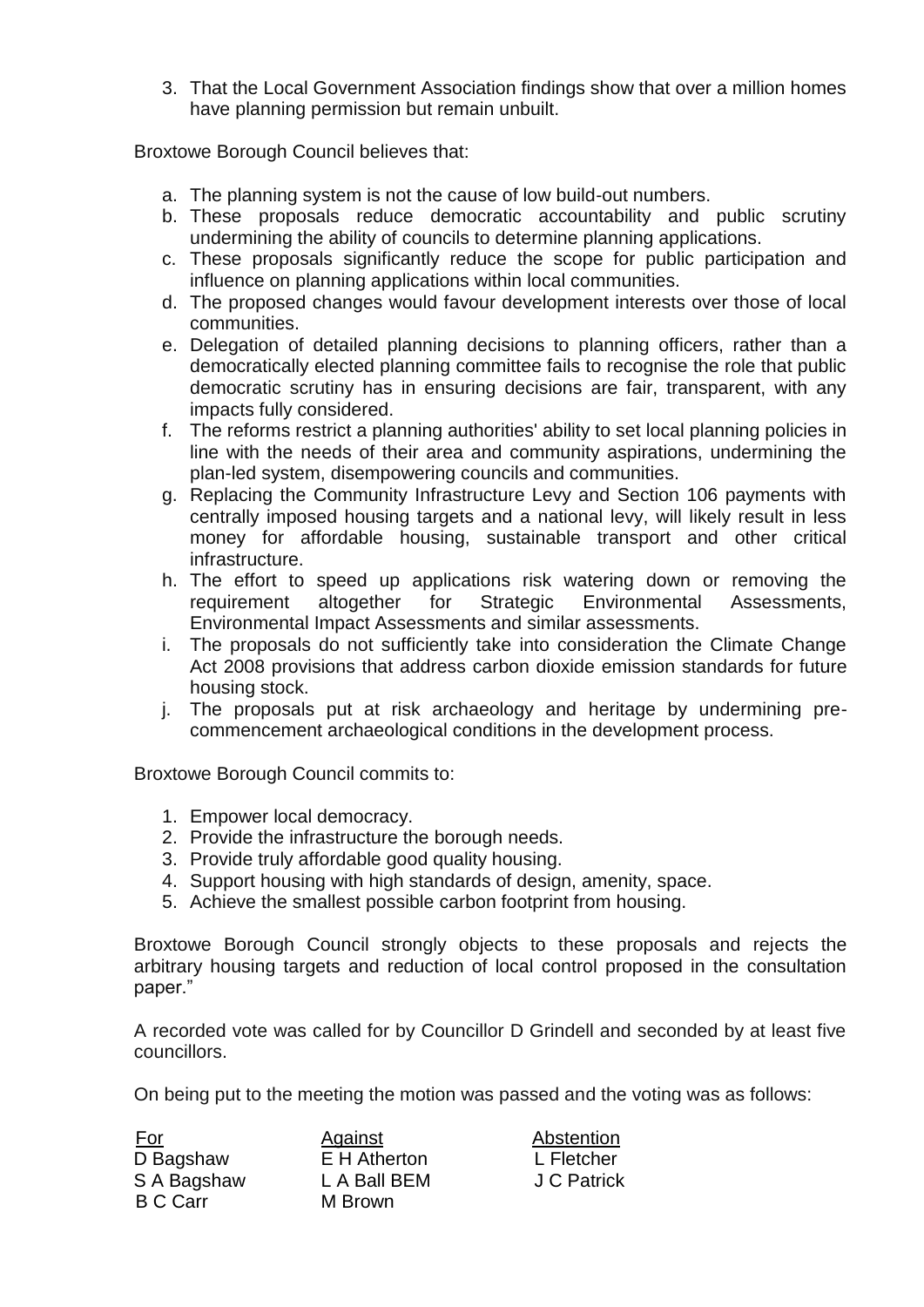| For               | <b>Against</b>    | Abstention |
|-------------------|-------------------|------------|
| S J Carr          | M J Crow          |            |
| T A Cullen        | E Cubley          |            |
| R H Darby         | S Easom           |            |
| D A Elliott       | J C Goold         |            |
| D Grindell        | M Handley         |            |
| <b>T</b> Hallam   | R I Jackson       |            |
| L A Lally         | E Kerry           |            |
| P Lally           | <b>S</b> Kerry    |            |
| H Land            | H G Khaled MBE    |            |
| R D MacRae        | J M Owen          |            |
| <b>G</b> Marshall | P J Owen          |            |
| <b>JW</b> McGrath | J P T Parker      |            |
| M Radulovic MBE   | D D Pringle       |            |
| R S Robinson      | P Roberts-Thomson |            |
| H E Skinner       | P D Simpson       |            |
| C M Tideswell     | R D Willimot      |            |
| I L Tyler         |                   |            |
| D K Watts         |                   |            |
| E Williamson      |                   |            |
|                   |                   |            |

# 39.2 THE FOLLOWING NOTICE OF MOTION HAD BEEN SUBMITTED BY THE LIBERAL DEMOCRAT GROUP:

"Covid-19, Brexit, a global economic downturn and social security cuts are leaving Broxtowe citizens with financial uncertainty. With the furlough scheme approaching its end and protections for tenants being loosened, the borough and nation are facing a crisis never seen before. The Government hastily and inadequately implemented the furlough scheme, leaving too many people without financial support during lockdown. We believe radical change is needed to stimulate the economic recovery and successfully transition to a green, low carbon, hi tech economy. This requires widespread retraining of the workforce and our young people. We need to ensure Broxtowe residents have the financial security to be able to undertake career changes, access training and establish new enterprise.

These issues combined with technological advances leading to further automation and changes in commerce, necessitate a flexible and supportive societal answer. The present benefits system is not fit for purpose let alone the future, which warrants an ambitious response. This Council knows that universal credit has led to an upsurge in rental arrears across the private and social housing sector. The use of food banks has increased hugely in the past decade and much more in this pandemic. Means tested benefits are costly to administer and leave thousands of people navigating financial insecurity, not knowing what money they will get each month. We believe a universal basic income would be the best way to provide income security to the population and stimulate economic recovery.

The Liberal Democrats believe that no-one should be left with insufficient income to adequately feed, clothe and house themselves. Studies on universal basic income show vast improvements in health, wellbeing and productivity. People are more likely to find work when they have a guaranteed basic income. Additional support should continue for those with further health or care needs, single parents and those with caring responsibilities.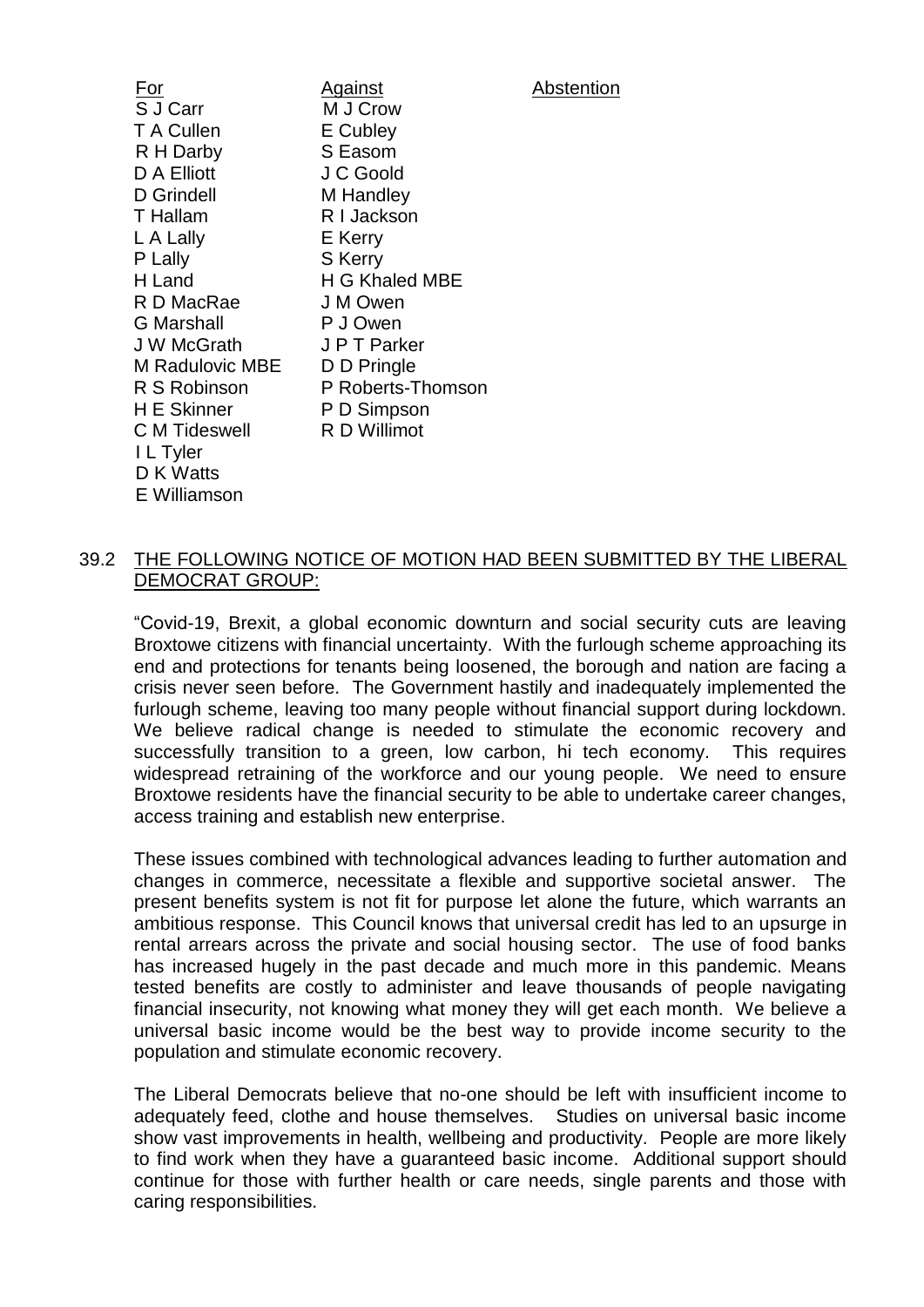We call on this council to lobby the Government to establish universal basic income. We believe that Broxtowe would be a good area for a pilot scheme. Universal basic income should help boost the local economy and deal with the impending housing and unemployment crisis. We ask members to support this motion."

A recorded vote was called for by Councillor D Grindell and seconded by at least five councillors.

On being put to the meeting the motion was passed and the voting was as follows:

| <u>For</u>         | <u>Against</u>    | <b>Abstention</b> |
|--------------------|-------------------|-------------------|
| D Bagshaw          | E H Atherton      | J C Patrick       |
| S A Bagshaw        | L A Ball BEM      |                   |
| <b>B C Carr</b>    | M Brown           |                   |
| S J Carr           | M J Crow          |                   |
| T A Cullen         | E Cubley          |                   |
| R H Darby          | S Easom           |                   |
| D A Elliott        | L Fletcher        |                   |
| D Grindell         | J C Goold         |                   |
| T Hallam           | M Handley         |                   |
| L A Lally          | R I Jackson       |                   |
| P Lally            | E Kerry           |                   |
| H Land             | S Kerry           |                   |
| R D MacRae         | H G Khaled MBE    |                   |
| <b>G</b> Marshall  | J M Owen          |                   |
| J W McGrath        | P J Owen          |                   |
| M Radulovic MBE    | J P T Parker      |                   |
| R S Robinson       | D D Pringle       |                   |
| <b>H</b> E Skinner | P Roberts-Thomson |                   |
| C M Tideswell      | P D Simpson       |                   |
| I L Tyler          | R D Willimot      |                   |
| D K Watts          |                   |                   |
| E Williamson       |                   |                   |

#### 40 PLANNING FOR THE FUTURE - RESPONSE TO CONSULTATION

As a planning authority, this Council had been invited to respond to the consultation and a draft letter has been included for members to consider.

At the Planning the Committee held on 30 September 2020 the Committee It was proposed by Councillor D K Watts and seconded by Councillor D Grindell: "that a draft letter of response to the Planning for the Future Consultation be submitted to a meeting of full Council on 14 October 2020." On being put to the meeting the motion was carried. It was therefore resolved that a draft letter of response to the Planning for the Future Consultation be submitted to a meeting of full Council on 14 October 2020. A draft letter has been included for members to consider.

A recorded vote was called for by Councillor D Grindell and seconded by at least five councillors.

On being put to the meeting voting was as follows: